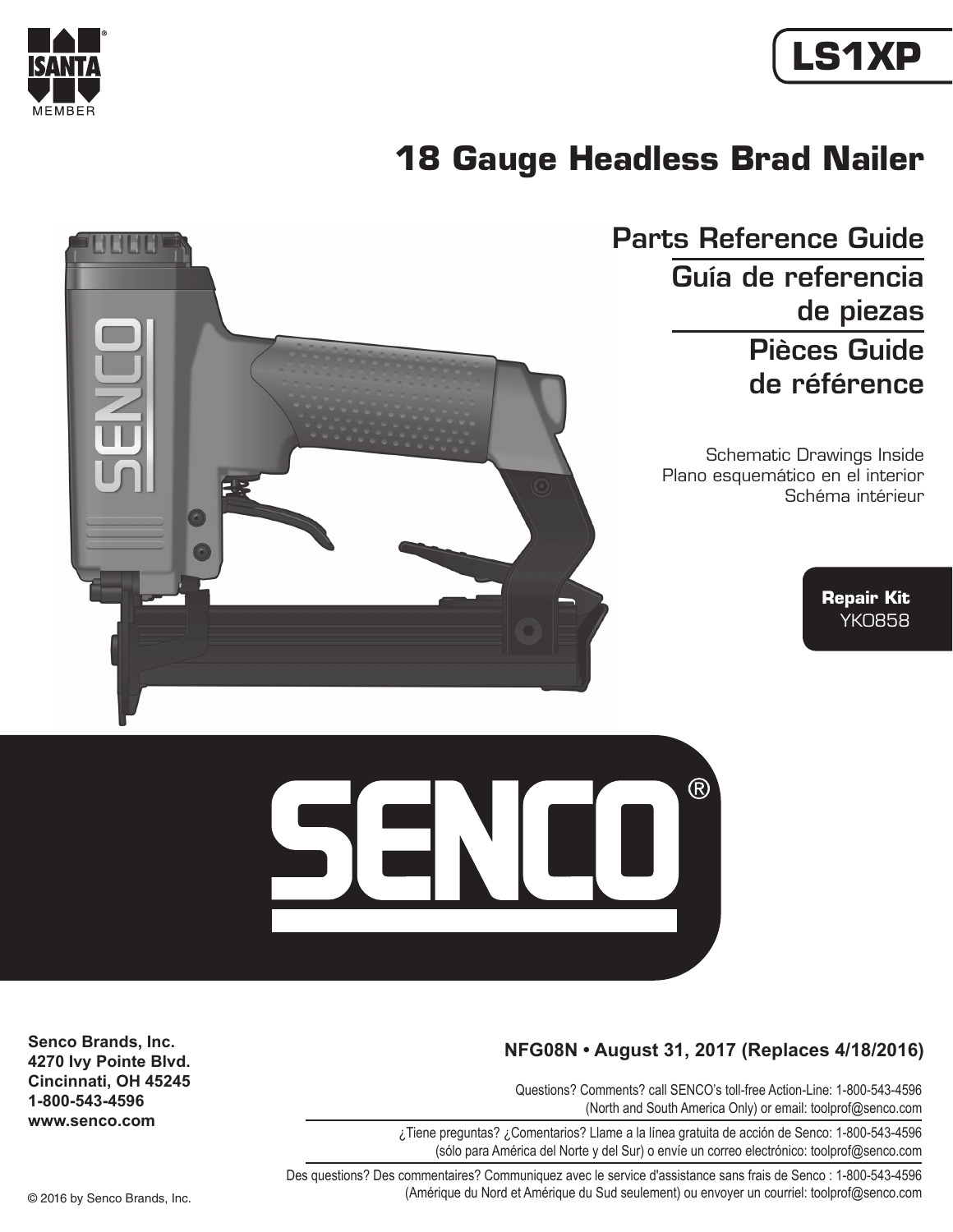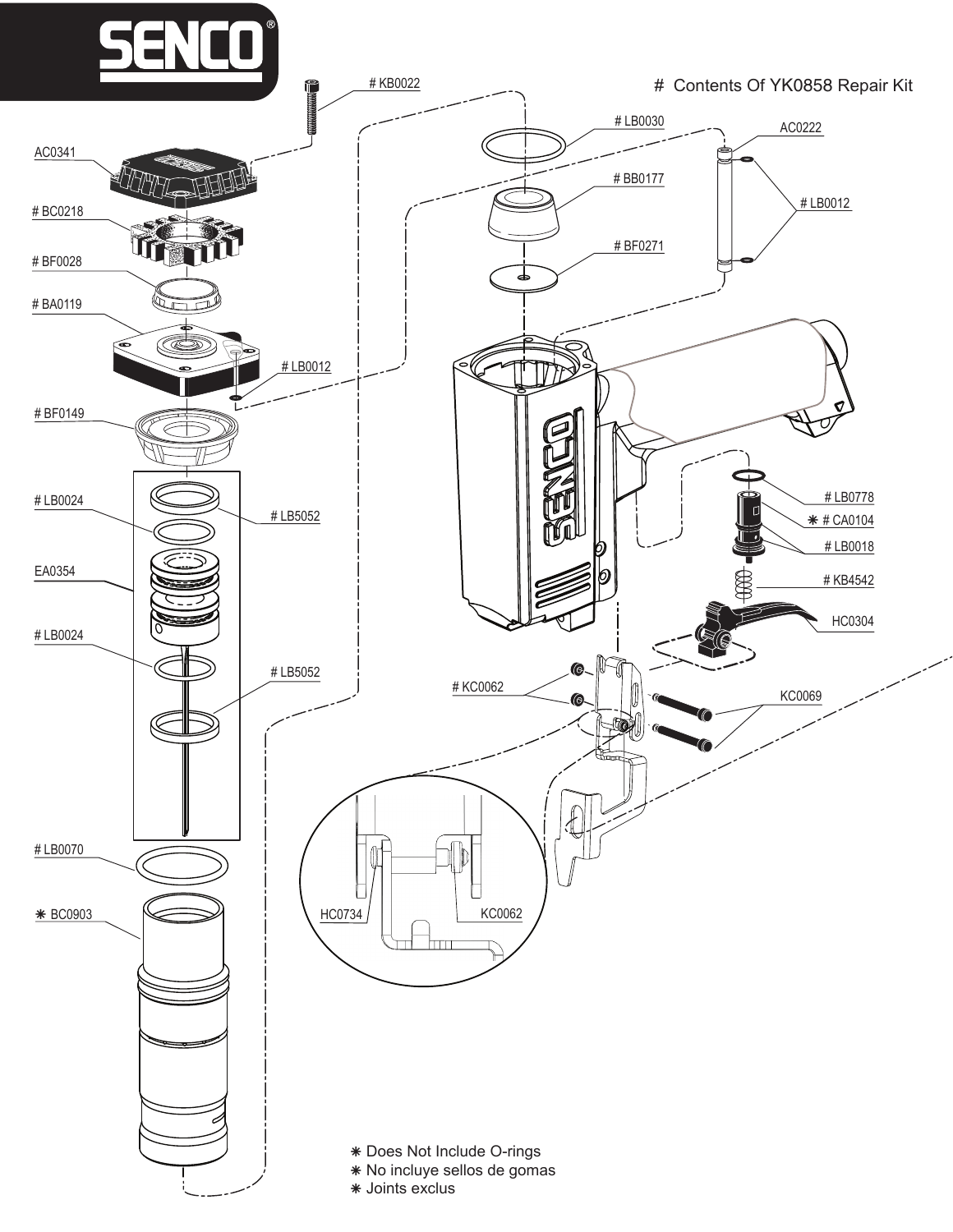### **18 Gauge Headless Brad Nailer**

## **LS1XP**